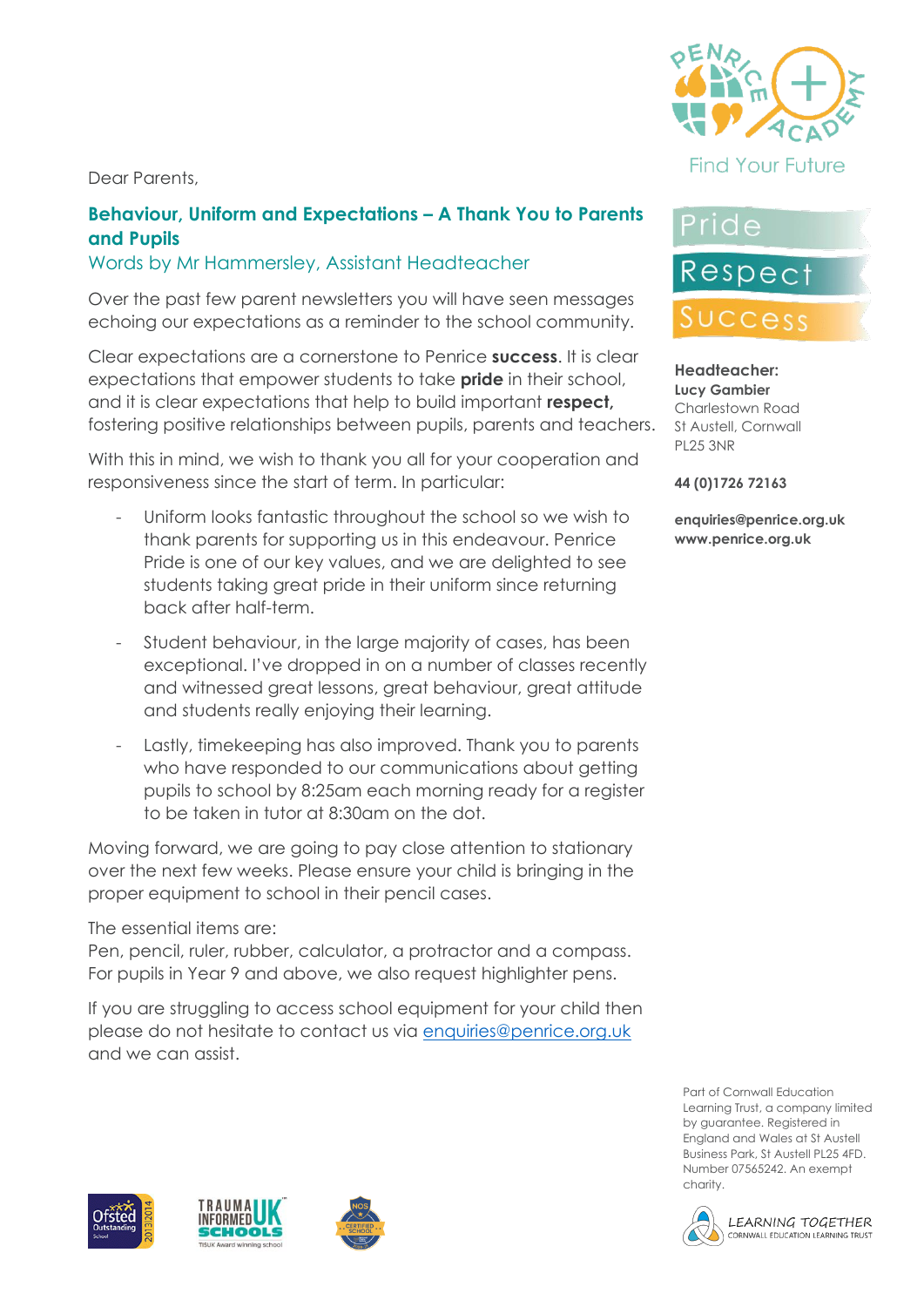## **Parent Voice Survey**



**PARENT** VOICE SURVEY

Pride Respect Success

As well as having high expectations for our students, we also set the bar high for ourselves. With this in mind, and as we strive for continuous improvement, we are running a Parent Voice Survey.

This is an opportunity to get your voice heard and we welcome all feedback. The data obtained will help us to set goals for future improvement and allow us to benchmark against both national averages and our own data from previous surveys.

The survey [can be accessed here](https://forms.office.com/Pages/ResponsePage.aspx?id=hh7Px_d8LESmjGlMcvemP0EjmBDRoUNGjZyVRcmxZCtUMEs4M0ZZQVlMNjBPVkFMVU9SMVFRUkExVy4u) takes approximately 10 minutes to compete, and is anonymous.

# **Mary Poppins – Last Chance to Buy Tickets**

Tuesday – SOLD OUT Wednesday – Limited Availability Thursday – SOLD OUT

One last shout out to parents wishing to come along and watch the Penrice production of Mary Poppins. Wednesday is the last remaining day where only a small number of tickets are available. Please book as soon as possible to avoid disappointment. Tickets can be purchased via [ParentPay.](https://www.parentpay.com/)

### **Brook – Relationships, Sex and Education for Students with SEND**

Brook are running their third free live webinar session to parents/carers in a series focusing on Relationships, Sex and Education (RSE). This latest session will discuss how to approach RSE with children who have learning disabilities. The first half will talk about ideas and suggestions. This will be followed by a Q&A session where you can ask experts anything. You can sign up for the session [here.](https://brook.zoom.us/webinar/register/WN_w41W9_81RaKo22VuWRdPCw)







Part of Cornwall Education Learning Trust, a company limited by guarantee.

Registered in England and Wales at St Austell Business Park, St Austell PL25 4FD. Number 07565242. An exempt charity.

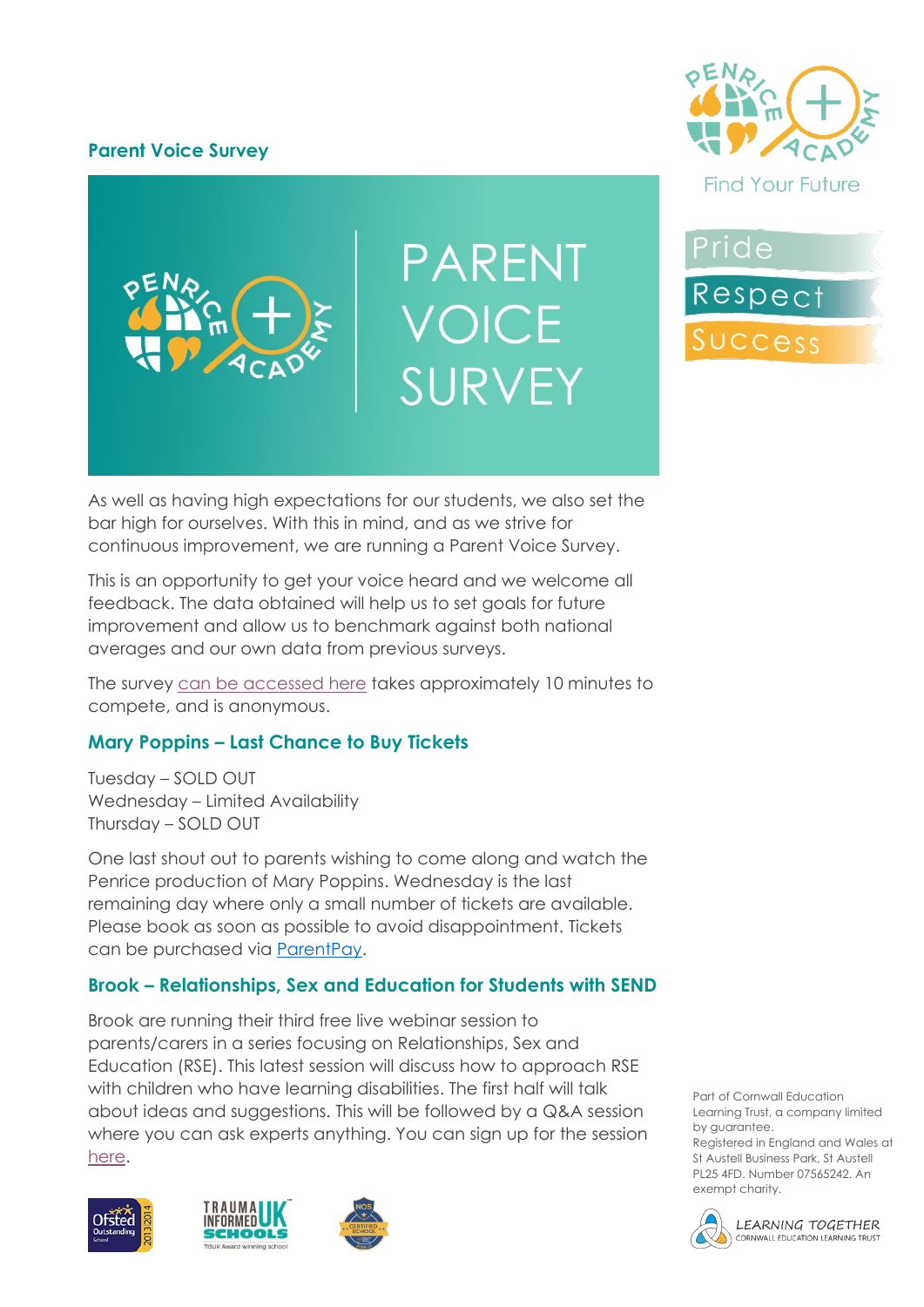





Part of Cornwall Education Learning Trust, a company limited by guarantee. Registered in England and Wales at St Austell Business Park, St Austell PL25 4FD. Number 07565242. An exempt charity.

#### LEARNING TOGETHER CORNWALL EDUCATION LEARNING TRUST

# **Positive Relationships – Theatre Performance**

On the same topic of Relationships, Sex and Education (RSE), we welcomed Solomon Theatre in to school this week to showcase a theatre performance on Healthy Relationships with our Year 9, 10 and 11 students.



It was great to see audience involvement in all of the year group performances as Steve, one of the main characters, was regularly booed off stage due to his nasty attitude towards his on-stage girlfriend.

We have confidence that this engaging theatre performance will help your child to spot the early signs of an unhealthy relationship should it ever occur during their lives, as well as educating them on what to do in such a situation.

## **Interested in Working for a CELT School as a Teacher or Support Staff?**

Cornwall Education Learning Trust (CELT) are hosting a recruitment event next Wednesday (23rd March). By joining CELT, you will experience fantastic career opportunities and join our network of 10 primary schools and 4 secondary schools throughout Cornwall.

Find out more about CELT by visiting<https://celtrust.org/> and register for the event by clicking [this link.](https://forms.office.com/Pages/ResponsePage.aspx?id=VwpMcoFJHE2PehfjOiPv8_RWmLMThPpOshAk4qqx615UN1BQTThMQ0lKTUpSMzUzV0pCOUlXTTJNSC4u&wdLOR=c6A7FD843-E898-4E6F-A681-7CD1AFB3507E&fbclid=IwAR2gpDAmnS3ZBHS0d0ugMiGEqWRkxjQ_grsfiXpSBw6Dp0yea1UqO4OTYHE)

Pride Respect



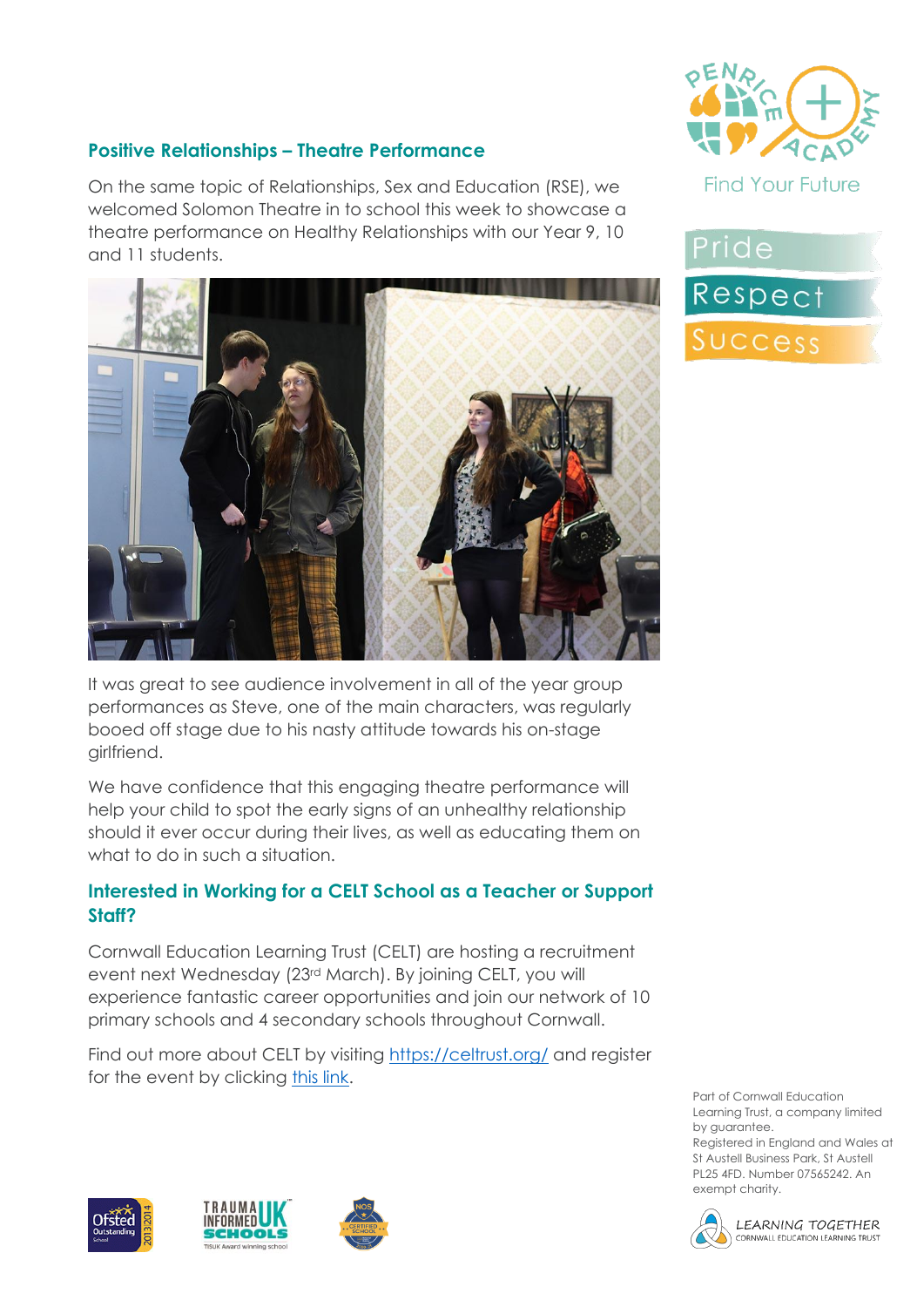# **Pupils Perform on Stage at the Plymouth Pavilions**

A small group of 15 talented Penrice musicians bravely took to the stage at the Plymouth Pavilions on Wednesday as part of SongFest 2022.

SongFest is all about developing students' confidence and skills to perform in front of an audience. It was great for them to see other schools, other children, and experience that sense of ensemble

The full story is available on the [website here](https://www.penriceacademy.org/songfest-2022-pupils-take-to-the-stage-at-the-plymouth-pavilions/) and it looks like the team were having great fun in this snap!



# **Final Words**

I leave you with a collection of photos from this week's sports fixtures where there have been matches in netball, football and girls' indoor cricket. Thanks to all who represented Penrice.

P.T.O





Part of Cornwall Education Learning Trust, a company limited by guarantee.

Registered in England and Wales at St Austell Business Park, St Austell PL25 4FD. Number 07565242. An exempt charity.